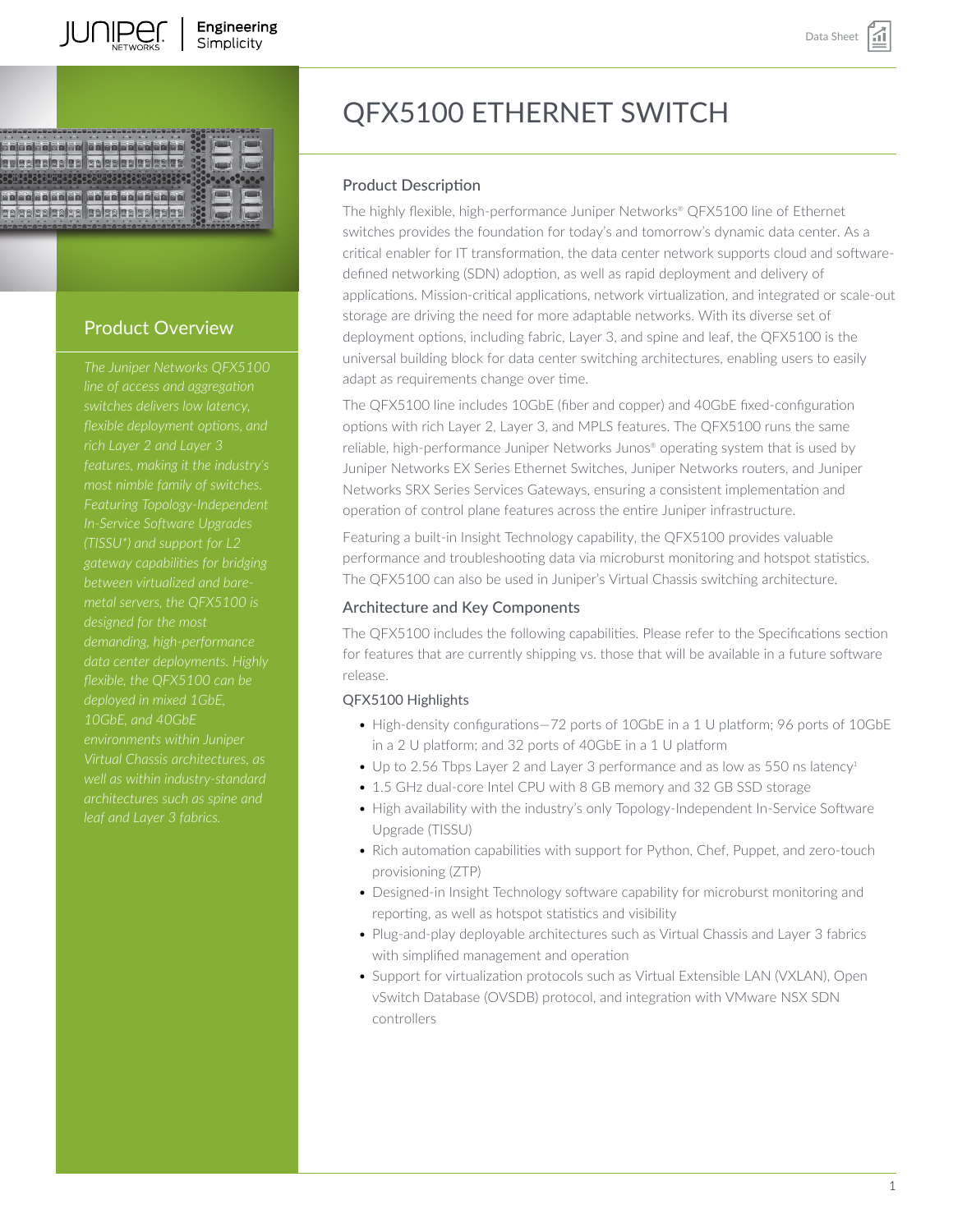- Advanced Junos OS features such as BGP Add-path, MPLS, L3 VPN, and IPv6 6PE
- Investment protection enabled by compatibility with Juniper Networks EX4300 Ethernet Switch, QFX3500 Switch, and QFX3600 Switch in integrated fabric solutions

#### TISSU supported only in standalone mode. <sup>1</sup>40GbE-to-40GbE port on QFX5100-24Q only.

# QFX5100 Switch Models

The QFX5100 line includes four compact 1 U models and one 2 U model, each providing wire-speed packet performance, very low latency, and a rich set of Junos OS features. In addition to a high throughput Packet Forwarding Engine (PFE), the performance of the control plane running on all QFX5100 models is further enhanced with a powerful 1.5 GHz dual-core Intel CPU with 8 GB of memory and 32 GB SSD storage.

**QFX5100-48S**: Compact 1 U 10GbE data center access switch with 48 small form-factor pluggable and pluggable plus (SFP/SFP+) transceiver ports and six quad SFP+ (QSFP+) ports with an aggregate throughput of 1.44 Tbps or 1.08 Bpps per switch.

**QFX5100-48T**: Compact 1 U 10GbE data center access switch with 48 tri-speed (10GbE/1GbE/100 Mbps) RJ-45 ports and six QSFP+ ports with an aggregate throughput of 1.44 Tbps or 1.08 Bpps per switch.

**QFX5100-24Q**: Compact 1 U high-density 40GbE data center access and aggregation switch starting at a base density of 24 QSFP+ ports with the option to scale to 32 QSFP+ ports with two four-port expansion modules. All 32 ports support wire-speed performance with an aggregate throughput of 2.56 Tbps or 1.44 Bpps per switch.

**QFX5100-24Q-AA**: Compact 1U high-density data center switch starting with a base density of 24 QSFP+ ports. With the addition of an optional double-wide QFX-PFA-4Q Packet Flow Accelerator (PFA) expansion module, the switch can morph into an intelligent application acceleration system. Alternatively, by installing two four-port 40GbE expansion modules, the QFX5100-24Q-AA can expand to support 32 QSFP+ ports. The switch's CPU subsystem is enhanced with a quad-core Intel CPU with 32 GB of DRAM; additional storage capacity is provided via an onboard 128 GB solid-state drive. The QFX-PFA-4Q features an Altera Stratix V 320 Gbps FPGA with 24 GB SDRAM (DDR3) for packet memory and 72 MB of quad data-rate static RAM (SRAM) (QDR2+) for low-latency processing. For additional details, see the **QFX5100-24Q-AA data** [sheet](https://www.juniper.net/assets/us/en/local/pdf/datasheets/1000532-en.pdf).

**QFX5100-96S**: Compact 2 U high-density 10GbE aggregation switch with 96 SFP+/SFP and eight QSFP+ ports with an aggregate throughput of 2.56 Tbps or 1.44 Bpps per switch.

For added flexibility, the 40GbE ports on all QFX5100 switches can be used as 4x10GbE ports using QSFP+ to SFP+ direct attach copper (DAC) or QSFP+ to SFP+ fiber splitter cables and optics. With splitter cables, the QFX5100-48S supports up to 72 10GbE ports, while the QFX5100-24Q and QFX5100-96S support up to 104 10GbE ports.

#### Junos OS

All four high-performance QFX5100 switches run Junos OS, Juniper's powerful and robust network operating system. Key Junos OS features that enhance the functionality and capabilities of the QXF5100 include:

- Software modularity with process modules running independently in their own protected memory space and with the ability to do process restarts
- Uninterrupted routing and forwarding with features such as nonstop routing (NSR) and nonstop bridging (NSB)
- Commit and rollback functionality that ensures error-free network configurations
- A powerful set of scripts for on-box problem detection, reporting, and resolution

# Virtual Chassis Technology

The QFX5100 supports Juniper Networks' unique Virtual Chassis technology, which enables up to 10 interconnected switches to be managed and operated as a single, logical device with a single IP address. Virtual Chassis technology enables enterprises to separate physical topology from logical groupings of endpoints and, as a result, provides efficient resource utilization.

### Data Center Deployments

Today's data centers are built with high-performance, small formfactor, multicore blade and rack servers. The greater compute capacity and server densities enabled by these devices is increasing traffic levels, creating the need for high-speed, low-latency, storage- and I/O-converged networking solutions that can maximize performance for physical servers, virtual servers, and storage in the data center.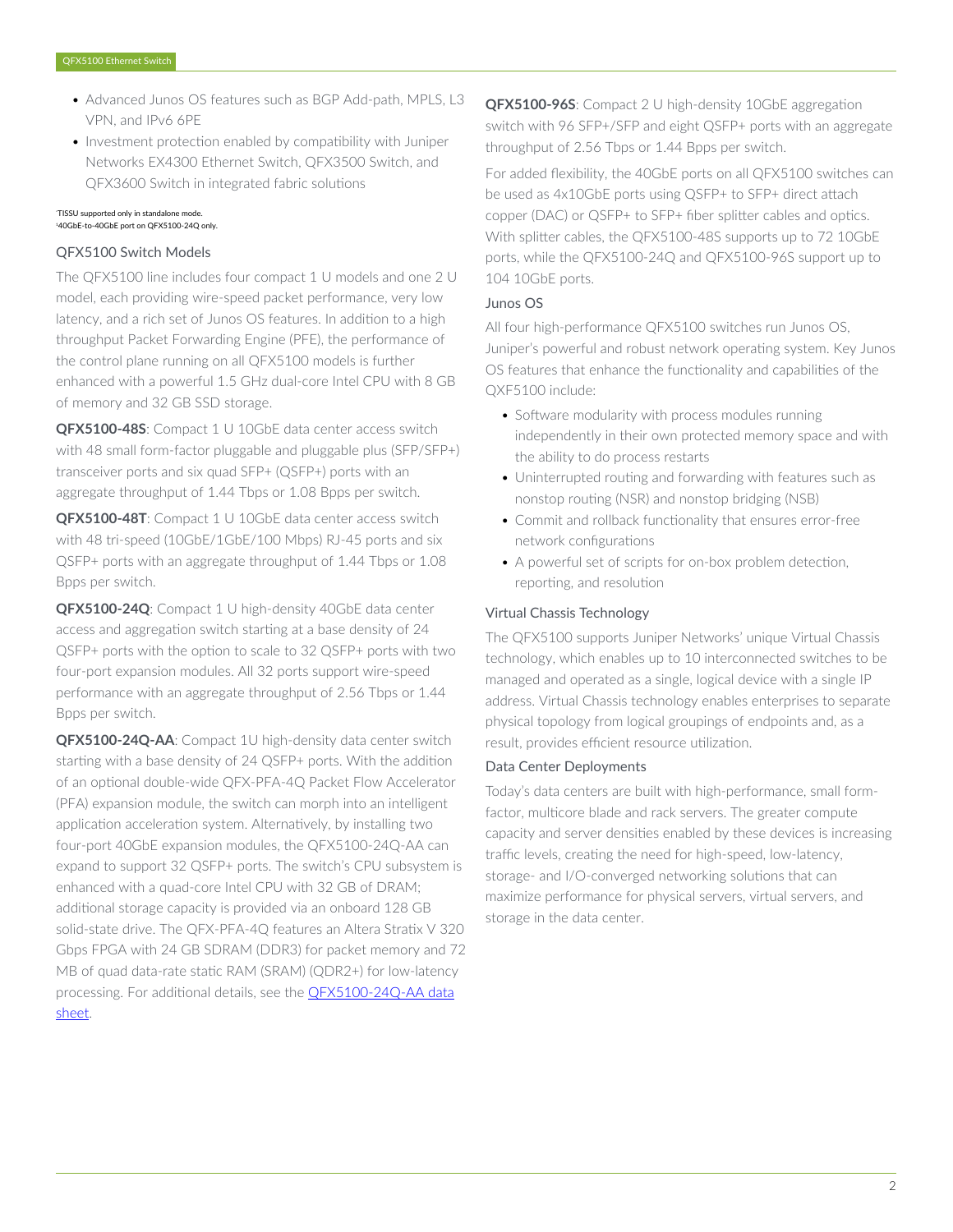



The QFX5100 line offers a portfolio of switches that deliver the low-latency, lossless, high-density 10GbE and 40GbE interfaces with the Fibre Channel over Ethernet (FCoE) transit switch functionality demanded by today's data center. All QFX5100 models are designed to consume the lowest power possible while optimizing space, thereby reducing data center operating costs. Flexible airflow direction options enable the QFX5100 to support back-to-front and front-to-back cooling, ensuring consistency with server designs for hot- and cold-aisle deployments.

#### Data Center Server Access

The QFX5100 line of switches is ideal for top-of-rack deployments of various densities and speeds.

The compact 1 U QFX5100-48S offers 48 ports of native 10GbE for server connectivity and up to six 40GbE ports for uplink connectivity, providing very low oversubscription of 2:1 from access to aggregation. Each 40GbE port can be further broken out into four 10GbE ports, providing additional 10GbE for server connectivity.

The QFX5100-48T offers 48 RJ-45-based 10GbE ports and up to six 40GbE ports for providing uplinks to aggregation switches. Each RJ-45 port can operate in three different speeds, providing 10GbE, 1GbE or 100 Mbps server connectivity using the same shielded twisted pair copper cables. Distances up to 100m can be supported using cables that conform to IEEE 802.3-2012 specifications, enabling the QFX5100-48T to be deployed as a top-of-rack, middle-of-row or end-of-row switch.

The 2 U QFX5100-96S is a high-density native 10GbE data center access switch that is ideal for deployments with a high degree of application redundancy. The highly efficient QFX5100-96S offers 96 ports of native 10GbE for server connectivity and eight 40GbE ports for uplink connectivity, providing very low oversubscription of 3:1 from access to aggregation.

The QFX5100-24Q offers 24 QSFP+ ports in the base unit with an option to scale up to 32 QSFP+ ports with two four-port expansion modules. Each QSFP+ port can be used for native 40GbE server port connectivity or channelized into four 10GbE ports for 10GbE server connectivity, offering maximum flexibility and investment protection for data center growth.

Each of the QFX5100 switches can operate in both cut-through and store-and-forward modes, delivering sustained wire-speed switching with sub-microsecond latency and low jitter for any packet size (including jumbo frames) in both modes. All QFX Series switches support extensive Layer 2 features, enabling the device to support high-density 10GbE/FCoE Layer 2 access deployments. With features such as multi-chassis link aggregation group (MC-LAG), the QFX5100 supports active/active server dual homing and can utilize full bisectional bandwidth from server to switch. When the QFX5100 is deployed in the access layer, MC-LAG on QFX10000 switches in the aggregation layer provides maximum resiliency and full Layer 2 multi-pathing in the network (see Figure 1).

The Junos operating system features the most advanced and robust routing capabilities in the industry. All QFX5100 switches include support for RIP and OSPF for both IPv4 and IPv6 in the base software. Advanced routing capabilities such as IS-IS and BGP are also supported. With additional capabilities like 64-way equal-cost multipath (ECMP) and BGP add path, the QFX5100 is an ideal building block for deploying the most robust Layer 3 underlay for software-defined networks (SDN) (see Figure 2).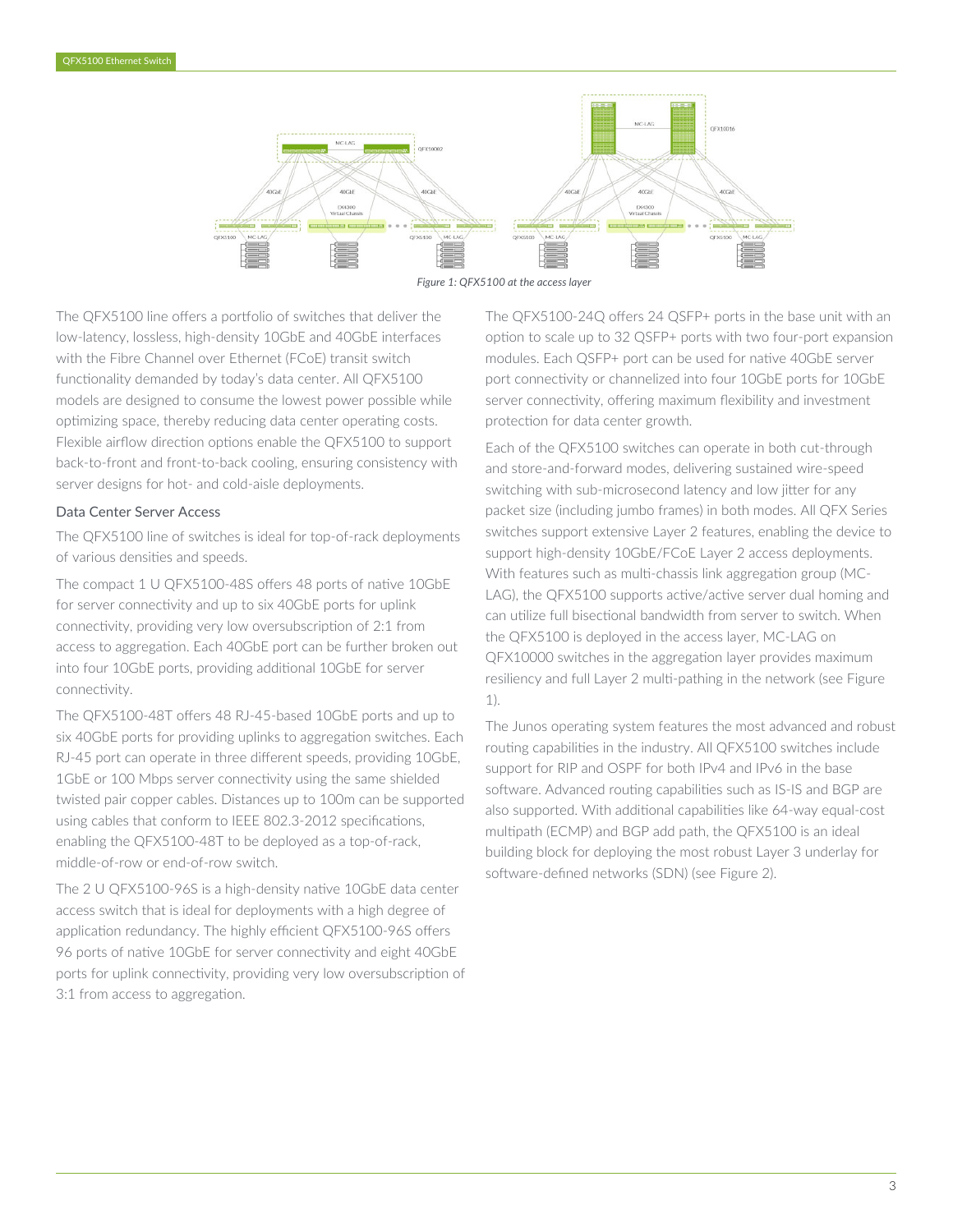



*Figure 2: Larger scale data center with Layer 3 to the access*

# Features and Benefits

#### **Topology-Independent In-Service Software Upgrade (TISSU\*)**:

With its Intel core processor, the QFX5100 allows Junos OS to run within a virtual machine (VM) on Linux. Junos OS runs in two separate VMs in active and standby pairs; during software upgrade cycles, the switches seamlessly move to the newer software version while maintaining intact data plane traffic. This true Topology-Independent ISSU, an industry-first software upgrade feature for a fixed-configuration top-of-rack switch, is supported across all Layer 2 and Layer 3 protocols and doesn't need the support of any other switches to perform an image upgrade.

**Automation**: The QFX5100 switches support a number of features for network automation and plug-and-play operations. Features include zero-touch provisioning, operations and event scripts, automatic rollback, and Python scripting. The switch also offers support for integration with VMware NSX Layer 2 Gateway Services, Puppet, and OpenStack.

**Flexible Forwarding Table**: The QFX5100's Flexible Forwarding Table (FFT) allows the hardware table to be carved into configurable partitions of Layer 2 media access control (MAC), Layer 3 host, and Longest Prefix Match (LPM) tables. In a pure L2 environment, the QFX5100 supports 288,000 MAC addresses. In L3 mode, the table

can support 128,000 host entries, and in LPM mode, it can support 128,000 prefixes. Junos OS provides configurable options through a command-line interface (CLI) so that each QFX5100 can be optimized for different deployment scenarios.

**Intelligent Buffer Management**: The QFX5100 switches have a total of 12 MB shared buffers. While 25% of the total buffer space is dedicated, the rest is shared among all ports and is user configurable. The intelligent buffer mechanism in the QFX5100 effectively absorbs traffic bursts while providing deterministic performance, significantly increasing performance over static allocation.

**Insight Technology for Analytics**: The QFX5100 provides dynamic buffer utilization monitoring and reporting with an interval of 10 milliseconds to provide microburst and latency insight. The data can be viewed via CLI, system log, or streamed to external servers for more analysis. Supported reporting formats include Java Script Object Notification (JSON), CSV and TSV. These files can be consumed by orchestration systems, SDN controllers, or network management applications to make better network design decisions and identify network hotspots.

\*TISSU supported only in standalone mode.



QFX5100-24Q-AA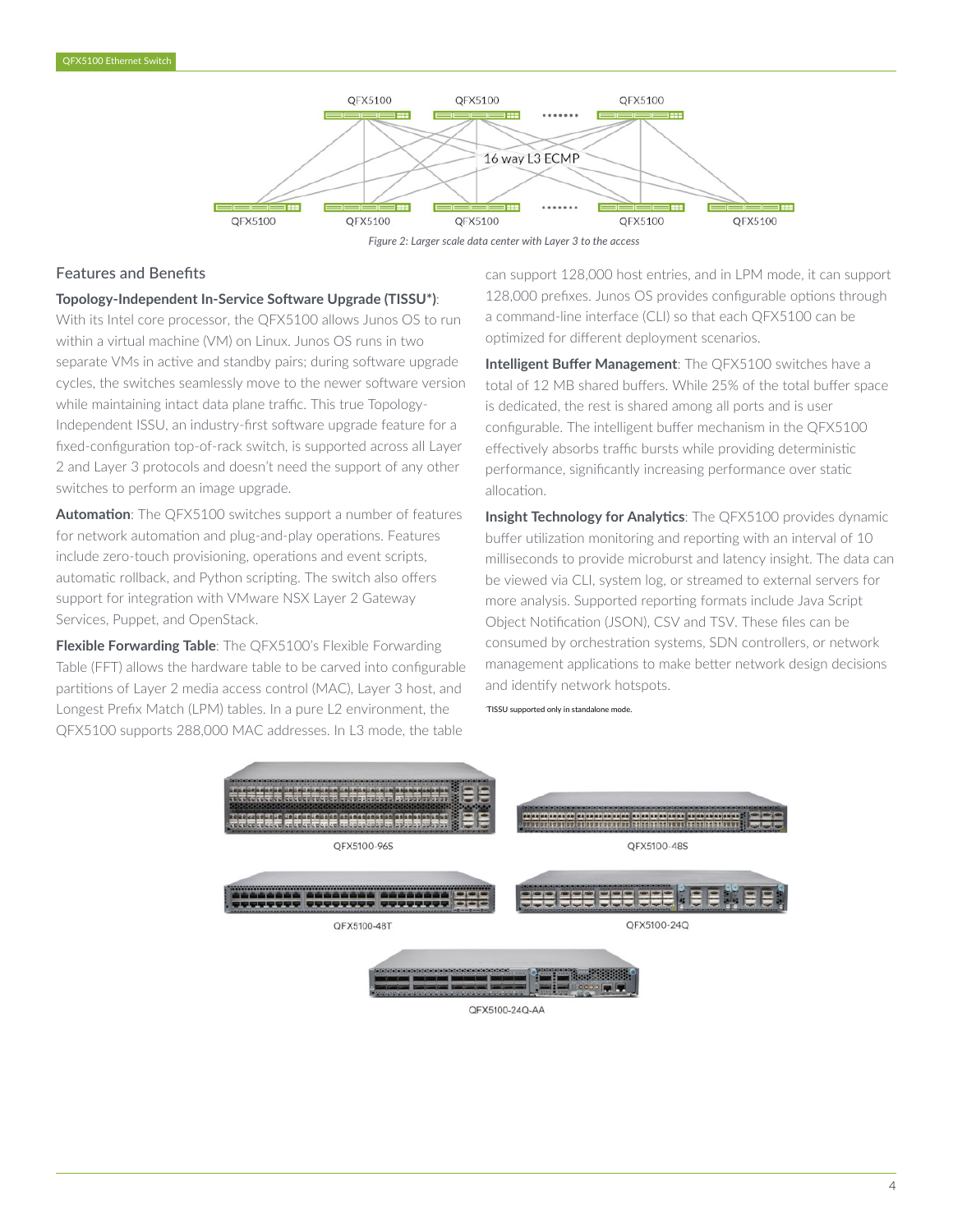**MPLS**: QFX5100 switches support a broad set of MPLS features, including L3 VPN, IPv6 provider edge router (6PE), RSVP traffic engineering, and LDP to allow standards-based network segmentation and virtualization. The QFX5100 can be deployed as a low-latency MPLS label-switching router (LSR) or MPLS PE router in smaller scale environments. The QFX5100 is the industry's only compact, low-latency, high-density, low-power switch to offer an MPLS feature set.

**VXLAN**: The QFX5100 supports Layer 2 gateway services that enable VXLAN-to-VLAN connectivity at any tier of the data center network, from server access to the edge. For MAC address learning, the QFX5100 supports both EVPN as well as OVSDB, and also integrates with VMware NSX.

**FCoE**: As a Fibre Channel over Ethernet (FCoE) transit switch, the QFX5100 provides an IEEE data center bridging (DCB) converged network between FCoE-enabled servers and an FCoE-enabled Fibre Channel storage area network (SAN). The QFX5100 offers a full-featured DCB implementation that provides strong monitoring capabilities on the top-of-rack switch for SAN and LAN administration teams to maintain clear separation of management. In addition, FCoE Initiation Protocol (FIP) snooping provides perimeter protection, ensuring that the presence of an Ethernet layer does not impact existing SAN security policies. FCoE link aggregation group (LAG) active/active support is available to achieve resilient (dual-rail) FCoE connectivity.

The FCoE transit switch functionality, including priority-based flow control (PFC), Enhanced Transmission Selection (ETS), and Data Center Bridging Capability Exchange (DCBX), are included as part of the default software.

# QFX5100 Switch Specifications

# Hardware

# Switching Capacity

- QFX5100-48S: 1.44 Tbps/1.08 Bpps
- QFX5100-48T: 1.44 Tbps/1.08 Bpps
- QFX5100-24Q: 2.56 Tbps/1.44 Bpps
- QFX5100-24Q-AA: 2.56 Tbps/1.44. Bpps
- QFX5100-96S: 2.56 Tbps/1.44 Bpps

### Weight

- QFX5100-48S: 21.8 lb (9.9 kg)
- QFX5100-48T: 24.8 lb (11.2 kg)
- QFX5100-24Q: 21.6 lb (9.8 kg)
- QFX5100-24Q-AA: 21.6 lb (9.8 kg)
- QFX5100-96S: 32.5 lb (14.74 kg)

#### Dimensions (HxWxD)

- QFX5100-48S: 1.72 x17.36 x 20.48 in (4.37 x 44.09 x 52.02 cm)
- QFX5100-48T: 1.72 x 17.36 x 21.47 in (4.37 x 44.09 x 54.54 cm)
- QFX5100-24Q: 1.72 x17.36 x 20.48 in (4.37 x 44.09 x 52.02 cm)
- QFX5100-24Q-AA: 1.72 x17.36 x 20.48 in (4.37 x 44.09 x 52.02 cm)
- QFX5100-96S: 3.46 x 17.36 x 22.44 in (8.8 x 44.09 x 57 cm)
- Switching mode: Cut-through and store-and-forward
- Front-to-back or back-to-front airflow (for hot aisle/cold aisle deployment)
- Management and rear console port connections

### Power Consumption

- QFX5100-48S-AFO/AFI: 150 W
- QFX5100-48T-AFO/AFI: 335 W
- QFX5100-24Q-AFO/AFI: 161 W
- QFX5100-24Q-AA-AFO/AFI: 175 W
- QFX5100-96S-AFO/AFI: 263 W<sup>2</sup>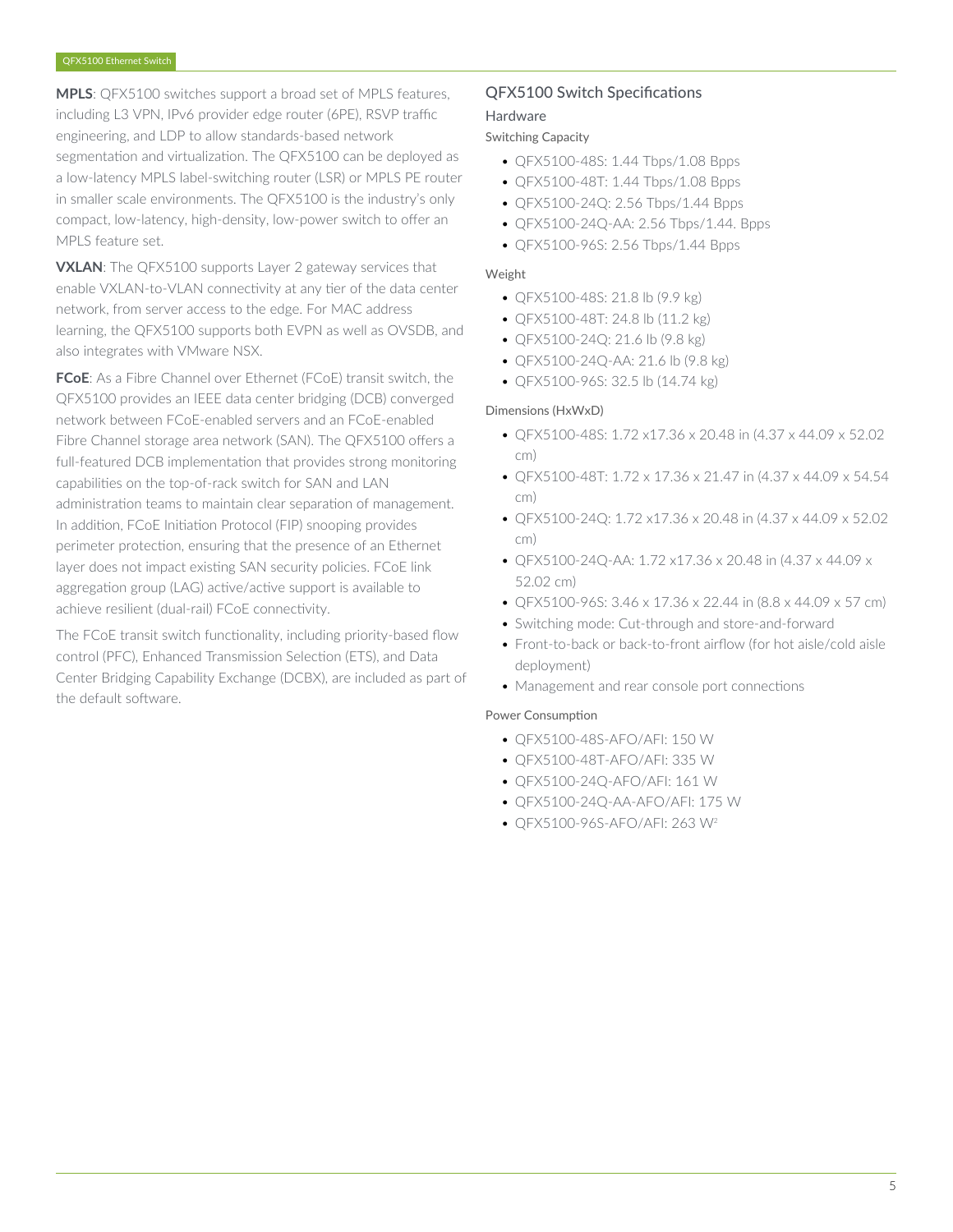#### Interface Options

- QFX5100-48S-AFO/AFI:
	- 1GbE SFP: 48 (24 copper 1GbE)
	- 10GbE SFP+: 48/72 (with breakout cable)
	- 40GbE QSFP+: 6
- QFX5100-48T-AFO/AFI:
	- 100 Mbps RJ-45: 48
	- 1GbE RJ-45: 48
	- 10GbE RJ-45: 48
	- 10GbE SFP+: 24 (with breakout cable)
	- 40GbE QSFP+: 6
- QFX5100-24Q-AFO/AFI:
	- 1GbE SFP: N/A
	- 10GbE SFP+: 96/104 (with breakout cable)
	- 40GbE QSFP+: 24/32 (with 2 x QFX-EM-4Q)
- QFX5100-24Q-AA-AFO/AFI:
	- 1GbE SFP: N/A
	- 10GbE SFP+: 96/104 (with breakout cable)
	- 40GbE QSFP+: 24/32 (with 2 x QFX-EM-4Q)
- QFX5100-96S-AFO/AFI:
	- 1GbE SFP: 96 (48 Copper 1GbE)
	- 10GbE SFP+: 104 (with breakout cable)
	- 40GbE QSFP+: 8
- Each QSFP+ port can be configured as a 4 x 10GbE interface
- Each QSFP+ port can be configured as a 40 Gbps port
- USB port
- Console port
- 2 management ports: 1 RJ-45 and 1 SFP
- Supported transceiver and direct attach cable
- SFP+ 10GbE optical modules
- SFP+ DAC cables: 1/3/5 m twinax copper and 1/3/5/7/10 m active twinax copper
- SFP GbE optical and copper module
- QSFP+ to SFP+ 10GbE direct attach break-out copper (1/3 m twinax copper cable)

### Rack Installation Kit

• Versatile four post mounting options for 19-in server rack or datacom rack

### Airflow

- Front-to-back and back-to-front cooling
- Redundant variable-speed fans to reduce power draw

#### Power Supply and Fan Modules

- Dual redundant (1+1) and hot-pluggable power supplies
- 110-240 V single phase AC power
- -36 to -72 V DC power
- Redundant (N+1) and hot-pluggable fan modules for front-toback and back-to-front airflow

### Performance Scale (Unidimensional)

- MAC addresses per system: 288,000<sup>3</sup>
- VLAN IDs: 4,096
- Number of link aggregation groups (LAGs): 128
- Number of ports per LAG: 32
- Number of FCoE VLANs/FC Virtual Fabrics: 4,095
- Firewall filters: 4000
- IPv4 unicast routes: 128,000 prefixes; 208,000 host routes; 64<sup>4</sup> ECMP paths
- IPv4 multicast routes: 104,000
- IPv6 multicast routes: 52,000
- IPv6 unicast routes: 64,000 prefixes
- ARP entries: 48,000
- Jumbo frame: 9,216 bytes
- Spanning Tree Protocol (STP)
	- Multiple Spanning Tree Protocol (MSTP) instances: 64
	- VLAN Spanning Tree Protocol (VSTP) instances: 253
- Traffic mirroring
	- Mirroring destination ports per switch: 4
	- Maximum number of mirroring sessions: 4
	- Mirroring destination VLANs per switch: 4

#### <sup>2</sup>Measured with 10GbE passive DAC and QSFP passive DAC.

<sup>3</sup>MAC address table uses a hash-based scheme to program entries; therefore, some entries may not be programmed due to hash index collision. <sup>4</sup>USR optics and QFSP+ SR4 optics.

#### Layer 2 Features

- STP—IEEE 802.1D (802.1D-2004)
- Rapid Spanning Tree Protocol (RSTP) (IEEE 802.1w); MSTP (IEEE 802.1s)
- Bridge protocol data unit (BPDU) protect
- Loop protect
- Root protect
- RSTP and VSTP running concurrently
- VLAN—IEEE 802.1Q VLAN trunking
- Routed VLAN Interface (RVI)
- Port-based VLAN
- MAC address filtering
- Private VLAN (PVLAN)
- QinQ
- VLAN Translation
- Static MAC address assignment for interface
- Per VLAN MAC learning (limit)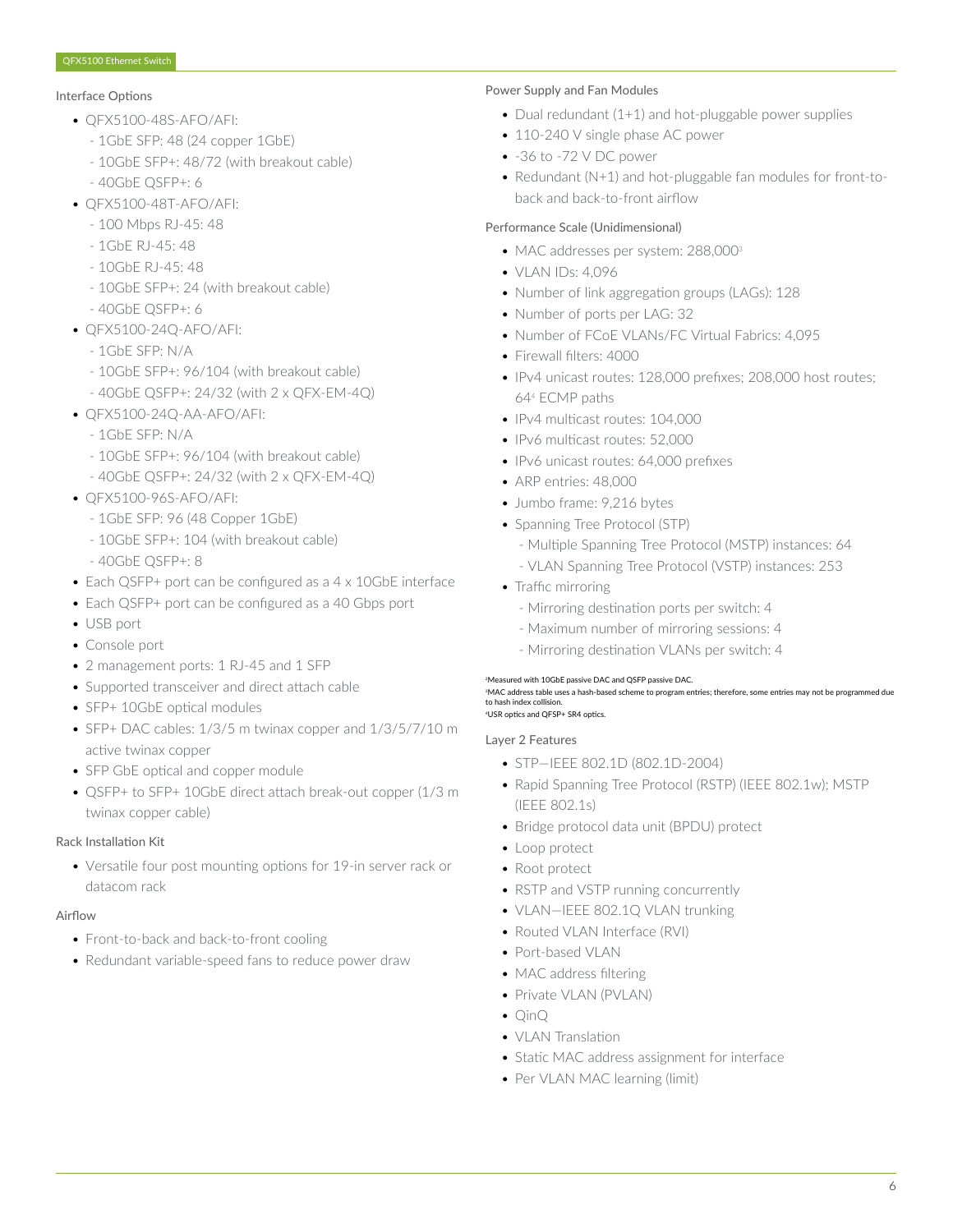- MAC learning disable
- Link Aggregation and Link Aggregation Control Protocol (LACP) (IEEE 802.3ad)
- IEEE 802.1AB Link Layer Discovery Protocol (LLDP)

#### Link Aggregation

- Multi-chassis link aggregation (MC-LAG)
- Redundant Trunk Group (RTG)
- LAG load sharing algorithm—bridged or routed (unicast or multicast) traffic:
	- IP: SIP, Dynamic Internet Protocol (DIP), TCP/UDP source port, TCP/UDP destination port
	- Layer 2 and non-IP: MAC SA, MAC DA, Ethertype, VLAN ID, source port
	- FCoE packet: Source ID (SID), Destination ID (DID), Originator exchange ID (OXID), source port

# Layer 3 Features (IPv4)

- Static routing
- Routing policy
- Routing protocols (RIP, OSPF, IS-IS, BGP)
- Virtual Router Redundancy Protocol (VRRP)
- Virtual router
- Dynamic Host Configuration Protocol (DHCP) relay
- Proxy Address Resolution Protocol (ARP)

### Multicast Features

- Internet Group Management Protocol (IGMP): v1, v2, V3
- IGMP snooping: v1, v2, v3
- IGMP Filter
- PIM-SM
- Multicast Source Discovery Protocol (MSDP)
- Security and Filters
- Secure interface login and password
- RADIUS
- TACACS+
- Ingress and egress filters: Allow and deny, port filters, VLAN filters, and routed filters, including management port filters
- Filter actions: Logging, system logging, reject, mirror to an interface, counters, assign forwarding class, permit, drop, police, mark
- $\bullet$  SSH v1, v2
- Static ARP support
- Storm control, port error disable, and autorecovery
- Control plane denial-of-service (DoS) protection
- Dynamic ARP Inspection (DAI)
- Sticky MAC address
- DHCP snooping

#### Quality of Service (QoS)

- L2 and L3 QoS: Classification, rewrite, queuing
- Rate limiting:
	- Ingress policing: 1 rate 2 color, 2 rate 3 color
	- Egress policing: Policer, policer mark down action
	- Egress shaping: Per queue on each port
- 12 hardware queues per port (8 unicast and 4 multicast)
- Strict priority queuing (LLQ), smoothed deficit weighted roundrobin (SDWRR), weighted random early detection (WRED), weighted tail drop
- 802.1p remarking
- Layer 2 classification criteria: Interface, MAC address, Ethertype, 802.1p, VLAN
- Congestion avoidance capabilities: WRED
- Trust IEEE 802.1p (ingress)
- Remarking of bridged packets

# Data Center Bridging (DCB)

- Priority-based flow control (PFC)—IEEE 802.1Qbb
- Enhanced Transmission Selection (ETS)—IEEE 802.1Qaz
- Data Center Bridging Exchange Protocol (DCBX), DCBx FCoE, and iSCSI type, length, and value (TLVs)

### Fibre Channel over Ethernet (FCoE)

- FCoE transit switch (FIP snooping ACL installation)
- FCoE session path learning
- FCoE session health monitoring
- Graceful restart for FIP snooping
- FC-BB-6 VN2VN snooping

### Virtual Chassis

- 40GbE and 10GbE as Virtual Chassis port
- Virtual Chassis Routing Engine (RE) election
- Virtual Chassis pre-provisioning (plug and play)
- Auto-LAG formation of Virtual Chassis ports
- Mixed Virtual Chassis support
- FCoE transit across Virtual Chassis members
- QoS on Virtual Chassis ports
- Local Designated Forwarding
- Graceful RE switchover (GRES)
- Nonstop routing (NSR)
- Nonstop bridging (NSB)
- Monitor distributed aggregate interface
- Control plane protection for virtual RE

### High Availability

- Topology-independent in-service software upgrade (TISSU)
- Sub-second Bidirectional Forwarding Detection (BFD)
- Uplink failure detection (UFD)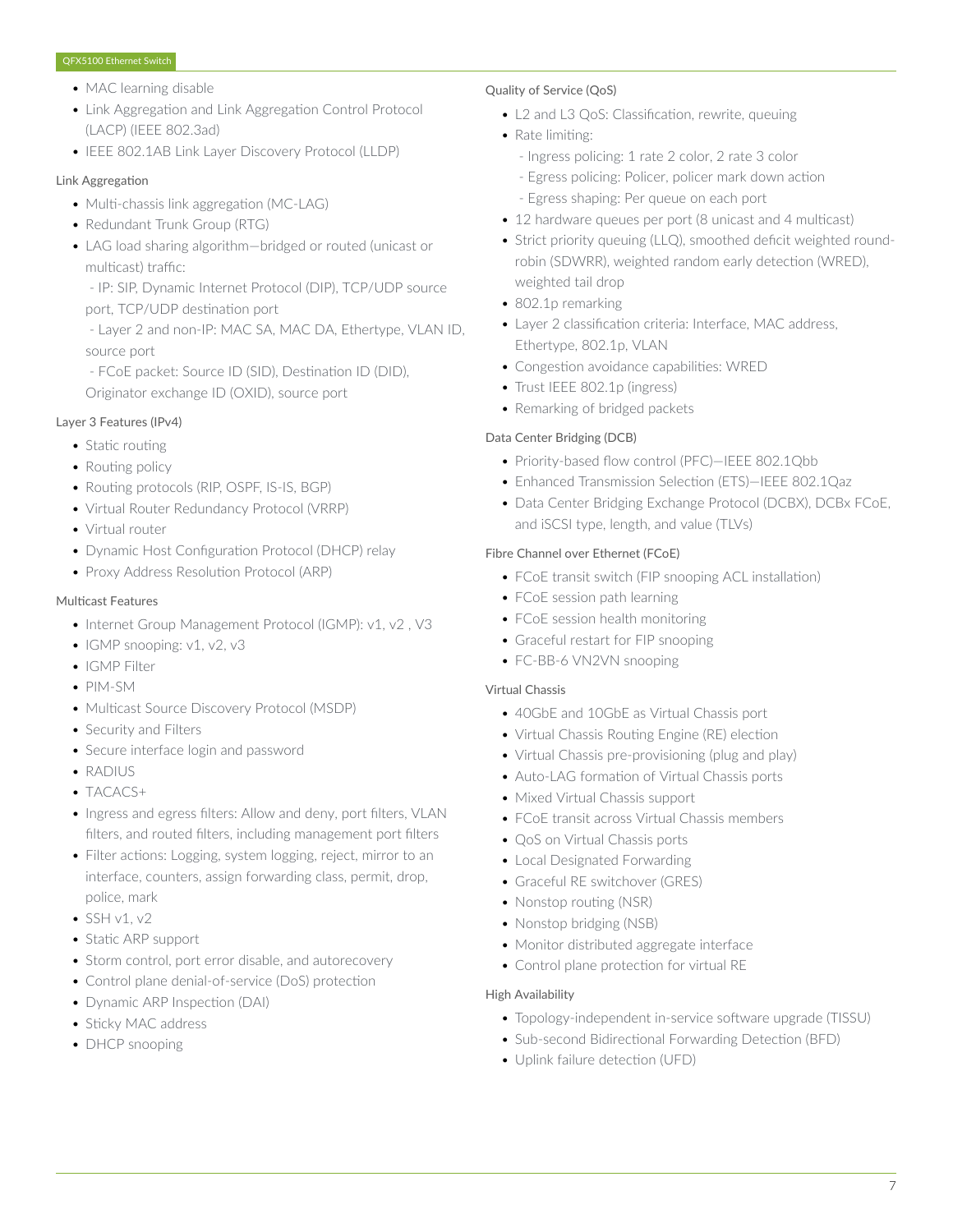#### MPLS

- Static label-switched paths (LSPs)
- RSVP-based signaling of LSPs
- LDP-based signaling of LSPs
- LDP tunneling (LDP over RSVP)
- MPLS class of service (CoS)
- MPLS access control list (ACL)/policers
- MPLS LSR support
- IPv6 tunneling (6PE) (via IPv4 MPLS backbone)
- MPLS Operation, Administration, and Maintenance (OAM)— LSP ping
- IPv4 L3 VPN (RFC 2547, 4364

#### Server Virtualization Management and SDN-Related Protocols

- Junos Space Virtual Control
- IEEE 802.1Qbg (VEPA hairpin forwarding)
- VMware NSX VXLAN L2 Gateway
- VXLAN OVSDB
- OpenFlow 1.3 client

#### Management and Operations

- Role-based CLI management and access
- CLI via console, telnet, or SSH
- Extended ping and traceroute
- Junos OS configuration rescue and rollback
- Image rollback
- $\cdot$  SNMP v1/v2/v3
- Junos XML management protocol
- sFlow v5
- High frequency statistics collection
- Beacon LED for port and system
- Automation and orchestration
- Zero-touch provisioning (ZTP)
- OpenStack Neutron Plug-in
- Puppet
- Chef
- Python
- Junos OS event, commit, and OP scripts

#### Traffic Mirroring

- Port-based
- LAG port
- VLAN-based
- Filter-based
- Mirror to local
- Mirror to remote destinations (L2 over VLAN)

### Standards Compliance

# IEEE Standard

- IEEE standard
- IEEE 802.1D
- IEEE 802.1w
- IEEE 802.1
- IEEE 802.1Q
- IEEE 802.1p
- IEEE 802.1ad
- IEEE 802.3ad
- IEEE 802.1AB
- IEEE 802.3x
- IEEE 802.1Obb
- IEEE 802.1Qaz
- IEEE 802.3an

#### T11 Standards

• INCITS T11 FC-BB-5

#### Supported RFCs

- RFC 768 UDP
- RFC 783 Trivial File Transfer Protocol (TFTP)
- RFC 791 IP
- RFC 792 ICMP
- RFC 793 TCP
- RFC 826 ARP
- RFC 854 Telnet client and server
- RFC 894 IP over Ethernet
- RFC 903 RARP
- RFC 906 TFTP Bootstrap
- RFC 951 1542 BootP
- RFC 1058 Routing Information Protocol
- RFC 1112 IGMP v1
- RFC 1122 Host requirements
- RFC 1142 OSI IS-IS Intra-domain Routing Protocol
- RFC 1256 IPv4 ICMP Router Discovery (IRDP)
- RFC 1492 TACACS+
- RFC 1519 Classless Interdomain Routing (CIDR)
- RFC 1587 OSPF not-so-stubby area (NSSA) Option
- RFC 1591 Domain Name System (DNS)
- RFC 1745 BGP4/IDRP for IP—OSPF Interaction
- RFC 1772 Application of the Border Gateway Protocol in the Internet
- RFC 1812 Requirements for IP Version 4 routers
- RFC 1997 BGP Communities Attribute
- RFC 2030 SNTP, Simple Network Time Protocol
- RFC 2068 HTTP server
- RFC 2131 BOOTP/DHCP relay agent and Dynamic Host
- RFC 2138 RADIUS Authentication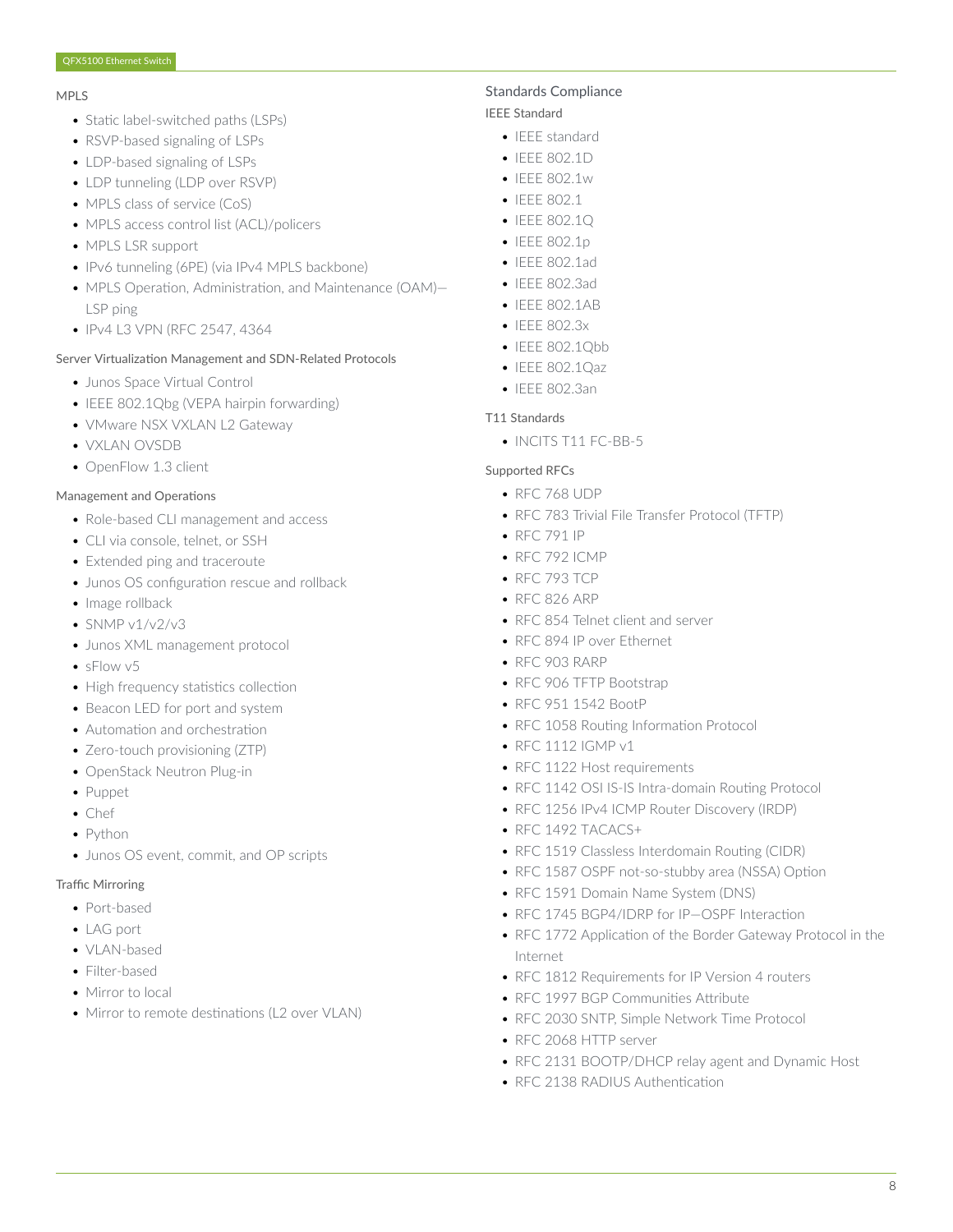- RFC 2139 RADIUS Accounting
- RFC 2154 OSPF w/Digital Signatures (Password, MD-5)
- RFC 2236 IGMP v2
- RFC 2267 Network ingress filtering
- RFC 2328 OSPF v2 (edge mode)
- RFC 2338 VRRP
- RFC 2362 PIM-SM (edge mode)
- RFC 2370 OSPF Opaque link-state advertisement (LSA) Option
- RFC 2385 Protection of BGP Sessions via the TCP Message Digest 5 (MD5) Signature Option
- RFC 2439 BGP Route Flap Damping
- RFC 2453 RIP v2
- RFC 2474 Definition of the Differentiated Services Field in the IPv4 and IPv6 Headers
- RFC 2597 Assured Forwarding PHB (per-hop behavior) Group
- RFC 2598 An Expedited Forwarding PHB
- RFC 2697 A Single Rate Three Color Marker
- RFC 2698 A Two Rate Three Color Marker
- RFC 2796 BGP Route Reflection—An Alternative to Full Mesh IBGP
- RFC 2918 Route Refresh Capability for BGP-4
- RFC 3065 Autonomous System Confederations for BGP
- RFC 3376 IGMP v3 (source-specific multicast include mode only)
- RFC 3392 Capabilities Advertisement with BGP-4
- RFC 3446, Anycast RP
- RFC 3569 SSM
- RFC 3618 MSDP
- RFC 3623 Graceful OSPF Restart
- RFC 4271 Border Gateway Protocol 4 (BGP-4)
- RFC 4360 BGP Extended Communities Attribute
- RFC 4456 BGP Route Reflection: An Alternative to Full Mesh Internal BGP (IBGP)
- RFC 4486 Subcodes for BGP Cease Notification Message
- RFC 4724 Graceful Restart Mechanism for BGP
- RFC 4812 OSPF Restart Signaling
- RFC 4893 BGP Support for Four-octet AS Number Space
- RFC 5176 Dynamic Authorization Extensions to RADIUS
- RFC 5396 Textual Representation of Autonomous System (AS) Numbers
- RFC 5668 4-Octet AS Specific BGP Extended Community
- RFC 5880 Bidirectional Forwarding Detection (BFD)
- Configuration Protocol (DHCP) server

#### Supported MIBs

- RFC 1155 SMI
- RFC 1157 SNMPv1
- RFC 1212, RFC 1213, RFC 1215 MIB-II, Ethernet-Like MIB and TRAPs
- RFC 1850 OSPFv2 MIB
- RFC 1901 Introduction to Community-based SNMPv2
- RFC 2011 SNMPv2 for Internet protocol using SMIv2
- RFC 2012 SNMPv2 for transmission control protocol using SMIv2
- RFC 2013 SNMPv2 for user datagram protocol using SMIv2
- RFC 2233, The Interfaces Group MIB Using SMIv2
- RFC 2287 System Application Packages MIB
- RFC 2570 Introduction to Version 3 of the Internet-standard Network Management Framework
- RFC 2571 An Architecture for describing SNMP Management Frameworks (read-only access)
- RFC 2572 Message Processing and Dispatching for the SNMP (read-only access)
- RFC 2576 Coexistence between SNMP Version 1, Version 2, and Version 3
- RFC 2578 SNMP Structure of Management Information MIB
- RFC 2579 SNMP Textual Conventions for SMIv2
- RFC 2580 Conformance Statements for SMIv2
- RFC 2665 Ethernet-like interface MIB
- RFC 2787 VRRP MIB
- RFC 2790 Host Resources MIB
- RFC 2819 RMON MIB
- RFC 2863 Interface Group MIB
- RFC 2932 IPv4 Multicast MIB
- RFC 3410 Introduction and Applicability Statements for Internet Standard Management Framework
- RFC 3411 An architecture for describing SNMP Management Frameworks
- RFC 3412 Message Processing and Dispatching for the SNMP
- RFC 3413 Simple Network Management Protocol (SNMP) (all MIBs are supported except the Proxy MIB)
- RFC 3414 User-based Security Model (USM) for version 3 of SNMPv3
- RFC 3415 View-based Access Control Model (VACM) for the SNMP
- RFC 3416 Version 2 of the Protocol Operations for the SNMP
- RFC 3417 Transport Mappings for the SNMP
- RFC 3418 Management Information Base (MIB) for the SNMP
- RFC 3584 Coexistence between Version 1, Version 2, and Version 3 of the Internet-standard Network Management Framework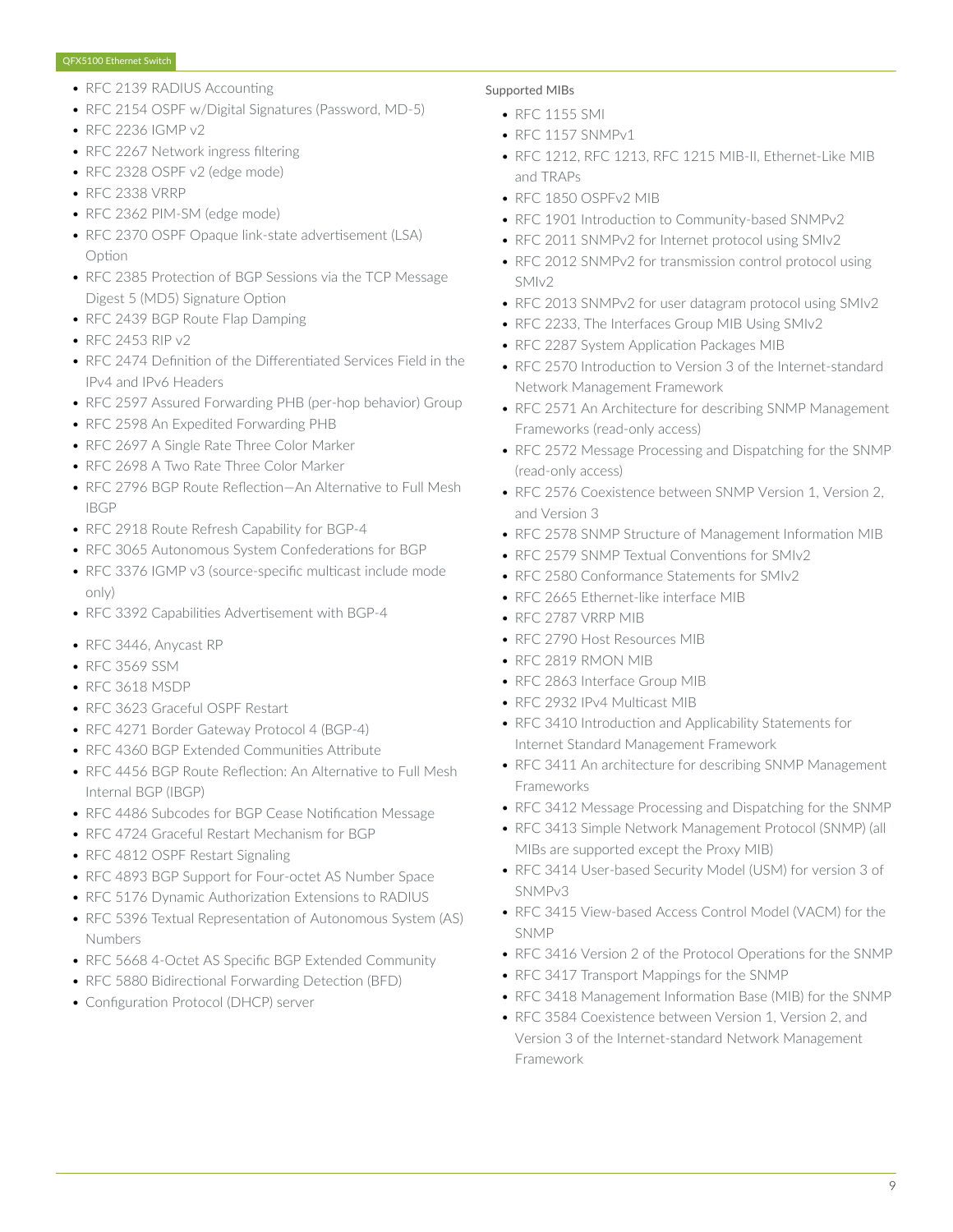- RFC 3826 The Advanced Encryption Standard (AES) Cipher Algorithm in the SNMP User-based Security Model
- RFC 4188 Definitions of Managed Objects for Bridges
- RFC 4318 Definitions of Managed Objects for Bridges with Rapid Spanning Tree Protocol
- RFC 4363b Q-Bridge VLAN MIB

# Approvals

#### Safety

- CAN/CSA-C22.2 No. 60950-1 (2007) Information Technology Equipment—Safety
- UL 60950-1 (2nd Ed.) Information Technology Equipment— Safety
- EN 60950-1 (2005) Information Technology Equipment— Safety
- IEC 60950-1 (2005) Information Technology Equipment— Safety (All country deviations): CB Scheme report.
- EN 60825-1 +A1+A2 (1994) Safety of Laser Products—Part 1: Equipment Classification
- GR-63-Core (2006) Network Equipment, Building Systems (NEBS) Physical Protection
- GR-1089-Core (2006) EMC and Electrical Safety for Network Telecommunications Equipment
- SR-3580 (1995) NEBS Criteria Levels (Level 3)

#### EMC

- FCC 47CFR, Part 15 Class A (2009) USA Radiated Emissions
- EN 55022 Class A (2006)+ A1 2007 European Radiated Emissions
- VCCI Class A (2007) Japanese Radiated Emissions
- BSMI CNS 13438 and NCC C6357 Taiwan Radiated Emissions
- AS/NZS CISPR22:2009

### Environmental Compliance



Restriction of Hazardous Substances (ROHS) 6/6



Silver PSU Efficiency



Recycled material



Waste Electronics and Electrical Equipment (WEEE)





China Restriction of Hazardous Substances (ROHS)

#### **Telco**

• Common Language Equipment Identifier (CLEI) code

### Environmental Ranges

- Operating temperature: 32° to 104° F (0° to 40° C)
- Storage temperature: -40° to 158° F (-40° to 70° C)
- Operating altitude: up to 2,000 (610 m)
- Relative humidity operating: 5% to 90% (noncondensing)
- Relative humidity non-operating: 0% to 95% (noncondensing)

# Juniper Networks Services and Support

Juniper Networks brings simplicity to networking with products, solutions, and services that connect the world. Through engineering innovation, we remove the constraints and complexities of networking in the cloud era to solve the toughest challenges our customers and partners face daily. At Juniper Networks, we believe that the network is a resource for sharing knowledge and human advancement that changes the world. We are committed to imagining groundbreaking ways to deliver automated, scalable and secure networks to move at the speed of business.

For more information, please visit [www.juniper.net/us/en/](https://www.juniper.net/us/en/products-services/) [products-services.](https://www.juniper.net/us/en/products-services/)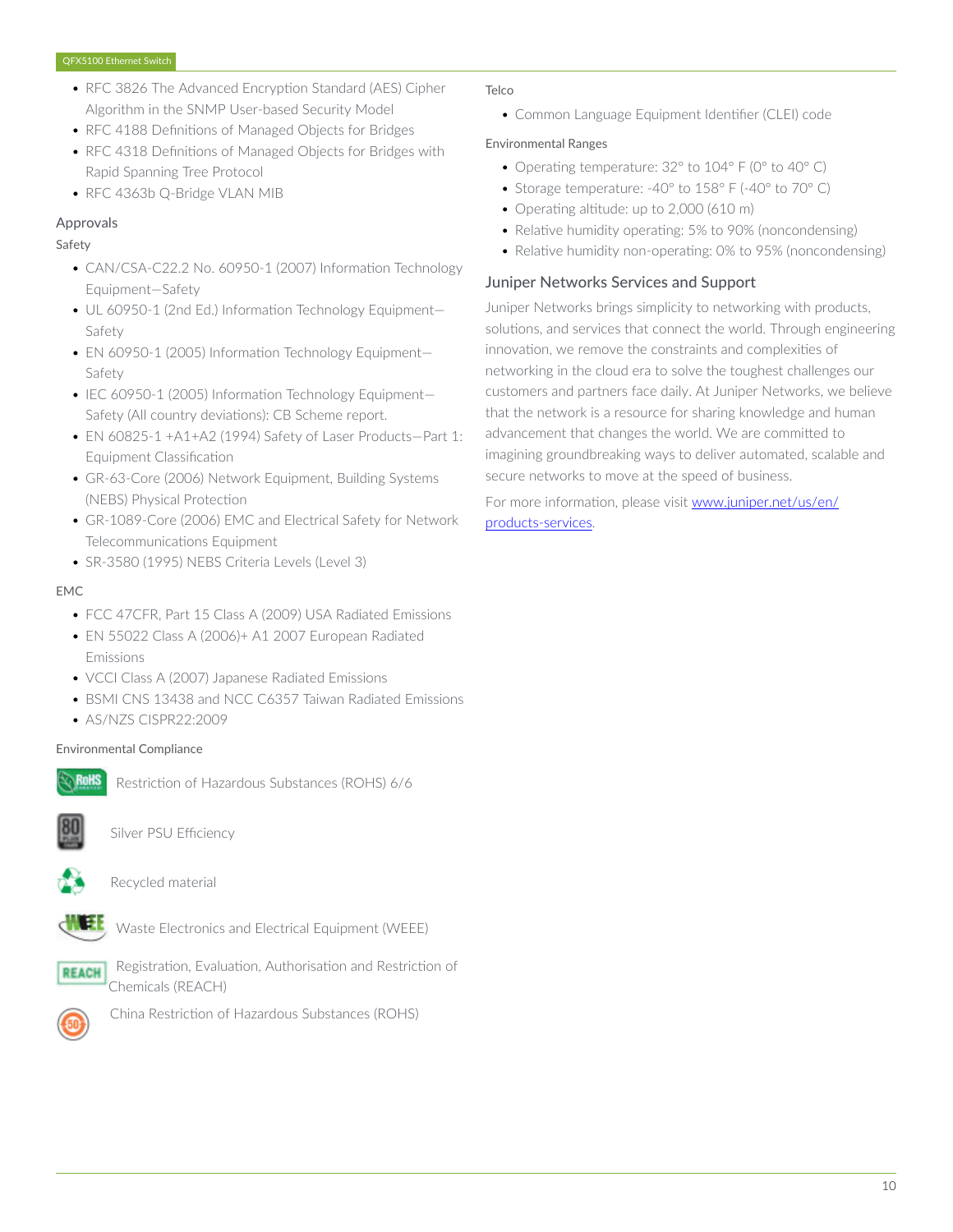# Ordering Information

| <b>Product Number</b> | Description                                                                                                                                           |
|-----------------------|-------------------------------------------------------------------------------------------------------------------------------------------------------|
| Switch Hardware       |                                                                                                                                                       |
| OFX5100-48S-AFI       | QFX5100, 48 SFP+/SFP ports, 6 QSFP ports, redundant fans,<br>redundant AC power supplies, back-to-front airflow                                       |
| QFX5100-48S-AFO       | QFX5100, 48 SFP+/SFP ports, 6 QSFP ports, redundant fans,<br>redundant AC power supplies, front-to-back airflow                                       |
| QFX5100-48S-DC-AFI    | QFX5100, 48 SFP+/SFP ports, 6 QSFP ports, redundant fans,<br>redundant DC power supplies, back-to-front airflow                                       |
| QFX5100-48S-DC-AFO    | QFX5100, 48 SFP+/SFP ports, 6 QSFP ports, redundant fans,<br>redundant DC power supplies, front-to-back airflow                                       |
| QFX5100-48T-AFI       | QFX5100, 48 100M/1G/10G RJ-45 ports, 6 QSFP ports,<br>redundant fans, redundant AC power supplies, back-to-front<br>airflow                           |
| QFX5100-48S-3AFI      | QFX5100, 48 SFP+/SFP ports, 6 QSFP+ ports, dual SFP/RJ-45<br>management ports, redundant fans, 2 AC power supplies, back-<br>to-front airflow         |
| QFX5100-48S-3AFO      | QFX5100, 48 SFP+/SFP ports, 6 QSFP+ ports, dual SFP/RJ-45<br>management ports, redundant fans, redundant AC power supplies,<br>front-to-back airflow  |
| QFX5100-48S-D-3AFI    | QFX5100, 48 SFP+/SFP ports, 6 QSFP+ ports, dual SFP/RJ-45<br>management ports, redundant fans, redundant DC power<br>supplies, back-to-front airflow  |
| QFX5100-48S-D-3AFO    | QFX5100, 48 SFP+/SFP ports, 6 QSFP+ ports, dual SFP/RJ-45<br>management ports, redundant fans, redundant DC power<br>supplies, front-to-back airflow  |
| QFX5100-48T-AFO       | QFX5100, 48 100M/1G/10G RJ-45 ports, 6 QSFP ports,<br>redundant fans, redundant AC power supplies, built-in port-to-<br>PSU airflow                   |
| QFX5100-48T-DC-AFI    | QFX5100, 48 100M/1G/10G RJ-45 ports, 6 QSFP ports,<br>redundant fans, redundant DC power supplies, back-to-front<br>airflow                           |
| QFX5100-48T-DC-AFO    | QFX5100, 48 100M/1G/10G RJ-45 ports, 6 QSFP ports,<br>redundant fans, redundant DC power supplies, front-to-back<br>airflow                           |
| QFX5100-24Q-AFI       | QFX5100, 24 QSFP ports, 2 expansion slots, redundant fans,<br>redundant AC power supplies, back-to-front airflow                                      |
| QFX5100-24Q-AFO       | QFX5100, 24 QSFP ports, 2 expansion slots, redundant fans,<br>redundant power AC supplies. front-to-back airflow                                      |
| QFX5100-24Q-DC-AFI    | QFX5100, 24 QSFP ports, 2 expansion slots, redundant fans,<br>redundant DC power supplies, back-to-front airflow                                      |
| QFX5100-24Q-AFO       | QFX5100, 24 QSFP ports, 2 expansion slots, redundant fans,<br>redundant power AC supplies. front-to-back airflow                                      |
| QFX5100-24Q-DC-AFI    | QFX5100, 24 QSFP ports, 2 expansion slots, redundant fans,<br>redundant DC power supplies, back-to-front airflow                                      |
| QFX5100-24Q-DC-AFO    | QFX5100, 24 QSFP ports, 2 expansion slots, redundant fans,<br>redundant DC power supplies, front-to-back airflow                                      |
| QFX5100-24Q-3AFI      | QFX5100, 24 QSFP+ ports, 2 expansion slots, dual SFP/RJ-45<br>management ports, redundant fans, redundant AC power supplies,<br>back-to-front airflow |
| QFX5100-24Q-3AFO      | QFX5100, 24 QSFP+ ports, 2 expansion slots, dual SFP/RJ-45<br>management ports, redundant fans, redundant AC power supplies,<br>front-to-back airflow |
| QFX5100-24Q-AA-AFI    | QFX5100, 24 QSFP+ ports, double-wide expansion slot,<br>redundant fans, redundant AC power supplies, back-to-front<br>airflow                         |
| QFX5100-24Q-AA-AFO    | QFX5100, 24 QSFP+ ports, double-wide expansion slot,<br>redundant fans, redundant AC power supplies, front-to-back<br>airflow                         |
| QFX5100-24Q-D-3AFI    | QFX5100, 24 QSFP+ ports, 2 expansion slots, dual SFP/RJ-45<br>management ports, redundant fans, redundant DC power<br>supplies, back-to-front airflow |
| QFX5100-24Q-D-3AFO    | QFX5100, 24 QSFP+ ports, 2 expansion slots, dual SFP/RJ-45<br>management ports, redundant fans, redundant DC power<br>supplies, front-to-back airflow |
|                       |                                                                                                                                                       |

| <b>Product Number</b>          | Description                                                                                                                      |
|--------------------------------|----------------------------------------------------------------------------------------------------------------------------------|
| QFX5100-96S-AFI                | QFX5100, 96 SFP/SFP+, 8 QSFP+, redundant fans, redundant AC<br>power supplies, back-to-front airflow                             |
| QFX5100-96S-AFO                | QFX5100, 96 SFP/SFP+, 8 QSFP+, redundant fans, redundant AC<br>power supplies, front-to-back airflow                             |
| QFX5100-96S-DC-AFI             | QFX5100, 96 SFP/SFP+, 8 QSFP+, redundant fans, redundant DC<br>power supplies, back-to-front airflow                             |
| QFX5100-96S-DC-AFO             | QFX5100, 96 SFP/SFP+, 8 QSFP+, redundant fans, redundant DC<br>power supplies, front-to-back airflow                             |
| QFX-PFA-4Q                     | 4-port QSFP+ Packet Flow Accelerator expansion module for<br>QFX5100-24Q-AA                                                      |
| QFX-EM-4Q                      | 4 port QSFP+ expansion module for QFX5100-24Q                                                                                    |
| EX4600-EM-8F                   | 8 port SFP+/SFP expansion module for EX4600 and<br>QFX5100-24Q                                                                   |
| JPSU-650W-AC-AFO               | AC 650W PSU, front-to-back airflow for QFX5100-48S,<br>QFX5100-48T, QFX5100-24Q                                                  |
| JPSU-650W-AC-AFI               | AC 650W PSU, back-to-front airflow for QFX5100-48S,<br>QFX5100-48T, QFX5100-24Q                                                  |
| JPSU-650W-DC-AFO               | DC 650W PSU, front-to-back airflow for QFX5100-48S,<br>QFX5100-48T, QFX5100-24Q                                                  |
| JPSU-650W-DC-AFI               | DC 650W PSU, back-to-front airflow for QFX5100-48S,<br>QFX5100-48T, QFX5100-24Q                                                  |
| JPSU-850W-AC-AFO               | AC 850W PSU, front-to-back airflow for QFX5100-96S                                                                               |
| JPSU-850W-AC-AFI               | AC 850W PSU, back-to-front airflow for QFX5100-96S                                                                               |
| JPSU-850W-DC-AFO               | DC 850W PSU, front-to-back airflow for QFX5100-96S                                                                               |
| JPSU-850W-DC-AFI               | DC 850W PSU, back-to-front airflow for QFX5100-96S                                                                               |
| QFX5100-FAN-AFI                | Back-to-front Airflow Fan Module for QFX5100-96S                                                                                 |
| QFX5100-FAN-AFO                | Front-to-back Airflow Fan Module for QFX5100                                                                                     |
| QFX5100-EM-BLNK                | Blank module for QFX5100                                                                                                         |
| QFX5100-96S-FANAFO             | Front-to-back Airflow Fan Module for QFX5100-96S                                                                                 |
| QFX5100-96S-FANAFI             | Back-to-front Airflow Fan Module for QFX5100-96S                                                                                 |
| <b>Optics and Transceivers</b> |                                                                                                                                  |
| QFX-SFP-10GE-SR                | SFP+ 10GBASE-SR 10 Gigabit Ethernet Optics, 850 nm for up to<br>300 m transmission on multimode fiber (MMF)                      |
| QFX-SFP-10GE-USR               | SFP+ 10 Gigabit Ethernet Ultra Short Reach Optics, 850 nm for<br>10 m on OM1, 20 m on OM2, 100 m on OM3 multimode fiber<br>(MMF) |
| QFX-SFP-10GE-LR                | SFP+ 10GBASE-LR 10 Gigabit Ethernet Optics, 1,310 nm for 10<br>km transmission on single mode fiber-optic (SMF)                  |
| QFX-SFP-10GE-ER                | SFP+ 10GBASE-ER 10 Gigabit Ethernet Optics, 1,550 nm for 40<br>km transmission on single-mode fiber (SMF)                        |
| EX-SFP-10GE-ZR                 | SFP+ 10GBASE-ZR 10 Gigabit Ethernet Optics, 1,550 nm for 80<br>km transmission on single-mode fiber (SMF)                        |
| QFX-SFP-DAC-1M                 | SFP+ 10 Gigabit Ethernet Direct Attach Copper (twinax copper<br>cable) 1 m                                                       |
| QFX-SFP-DAC-3M                 | SFP+ 10 Gigabit Ethernet Direct Attach Copper (twinax copper<br>cable) 3 m                                                       |
| OFX-SFP-DAC-5M                 | SFP+ 10 Gigabit Ethernet Direct Attach Copper (twinax copper<br>cable) 5 m                                                       |
| OFX-SFP-DAC-1MA                | SFP+ 10 Gigabit Ethernet Direct Attach Copper (active twinax<br>copper cable) 1 m                                                |
| QFX-SFP-DAC-3MA                | SFP+ 10 Gigabit Ethernet Direct Attach Copper (active twinax<br>copper cable) 3 m                                                |
| QFX-SFP-DAC-5MA                | SFP+ 10 Gigabit Ethernet Direct Attach Copper (active twinax<br>copper cable) 5 m                                                |
| QFX-SFP-DAC-7MA                | SFP+ 10 Gigabit Ethernet Direct Attach Copper (active twinax<br>copper cable) 7 m                                                |
| QFX-SFP-DAC-10MA               | SFP+ 10 Gigabit Ethernet Direct Attach Copper (active twinax<br>copper cable) 10 m                                               |
|                                |                                                                                                                                  |